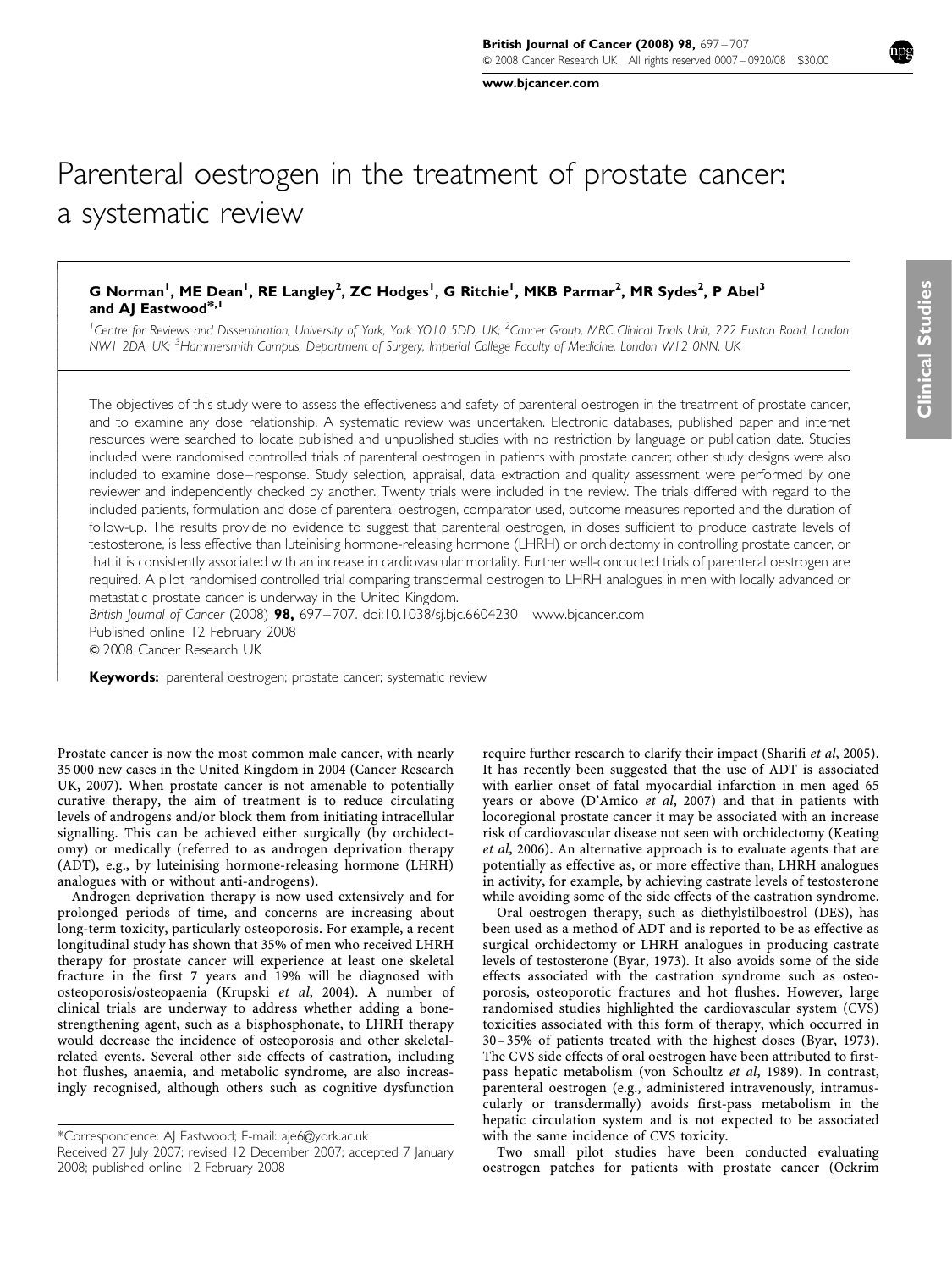et al[, 2003](#page-10-0); [Morganstein](#page-10-0) et al, 2004). Neither study reported any serious adverse events, and minor adverse effects such as skin irritation were insufficient to cause discontinuation of treatment. In light of concerns about osteoporosis from current methods of ADT and preliminary evidence that oestrogen patches might be a useful therapy, a systematic review was undertaken. The aim of this review was to assess the existing research on the use of parenteral oestrogen in prostate cancer, compared with alternative treatments, in order to inform the design of a randomised clinical trial comparing oestrogen patches with LHRH analogues [\(Abel,](#page-9-0) [ongoing\)](#page-9-0).

## MATERIALS AND METHODS

A systematic review protocol was developed with two principal aims: firstly, to investigate the clinical effectiveness and safety of parenteral oestrogen therapy in prostate cancer; and secondly, to examine any relationship between effectiveness or safety and oestrogen dose. Eighteen electronic databases, including MED-LINE, EMBASE and the Cochrane Central Register of Controlled Trials, were searched from inception to March 2004. Appropriate published paper and internet resources were also searched. (For a full list of sources searched and search terms used, see the full report by Dean et al[, 2006.](#page-9-0)) The searches were updated in September 2007.

For the first review question, randomised controlled trials (RCTs) examining parenteral oestrogen in patients diagnosed with prostate cancer were included. Studies had to report at least one of the following outcome measures: overall survival, disease-free survival, disease progression, adverse events, quality of life, and economic costs. Inclusion criteria for the review question on dose–response were studies of any design that compared two or more doses of parenteral oestrogen in patients diagnosed with any stage of prostate cancer and reported at least one of the outcome measures listed above. Studies were assessed for inclusion and quality independently by two reviewers. The methodological quality of studies was evaluated independently using a modified form of the Jadad scale (Jadad *et al.* 1996). Data extraction was undertaken by one reviewer and independently checked by a second reviewer. All disagreements were resolved through consensus, and a third reviewer consulted where necessary. Multiple publications of a study were collated and extracted as a single study. No attempt was made to contact authors for missing data.

#### RESULTS

#### Nature of the evidence

The literature search produced 935 citations, from which 75 potentially relevant published papers were obtained. After full assessment, 22 reports of 17 studies with a total of 3627 randomised patients were included in the review of effectiveness and safety, and three studies with a total of 82 patients in the review of dose (Figure 1). Full details of all the studies (including secondary outcomes not reported here) are available in the CRD report (Dean et al[, 2006](#page-9-0)). There was considerable variation between the trials, which differed with regard to the profile of the patients included, the dose and formulation of parenteral oestrogen employed, the comparator used; the outcome measures reported, and the duration of follow-up.

The updated searches produced 541 citations (additional to those located in the original search), from which 51 additional potentially relevant published papers were obtained. After full assessment, three further reports of two previously included studies were identified in the review of effectiveness and safety (Mikkola et al[, 2005, 2007](#page-10-0); [Hedlund](#page-9-0) et al, 2007). Two of these were full papers (Mikkola et al[, 2005, 2007](#page-10-0)) and one was an abstract



Figure I Study identification, retrieval and inclusion.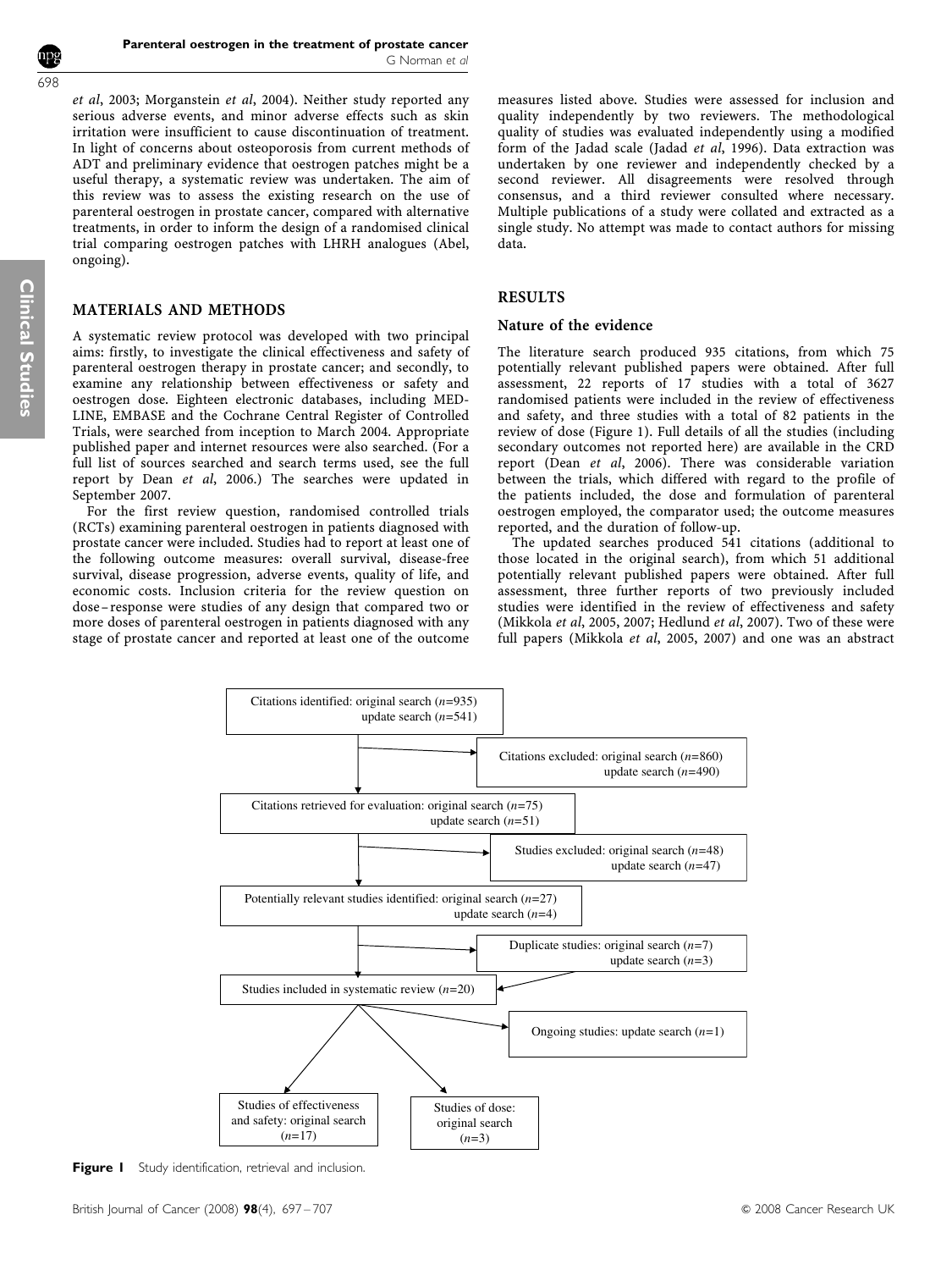[\(Hedlund](#page-9-0) et al, 2007). In addition, an ongoing trial was identified that compares transdermal oestrogen administered through patches with an LHRH analogue, but for which no outcome data are available [\(Abel, ongoing](#page-9-0)). No further studies were identified in the review of dose.

Therapies and routes of administration Of the 17 studies included in the review of effectiveness and safety, parenteral oestrogen was given alone in 9 studies with a total of 2192 patients [\(Jacobi](#page-10-0) et al, 1980; Steg et al[, 1983;](#page-10-0) [Bishop](#page-9-0) et al, 1989; [Haapiainen](#page-9-0) et al[, 1990;](#page-9-0) Aro et al[, 1993](#page-9-0); [Lukkarinen and Kontturi, 1994;](#page-10-0) [Mikkola](#page-10-0) et al, 1998; [Henriksson](#page-9-0) et al, 1999; [Hedlund](#page-9-0) et al, 2002), combined with oral oestrogen in 7 studies with a total of 1247 patients [\(Andersson](#page-9-0) et al, 1980; [Daehlin](#page-9-0) et al, 1986; [Haapiainen](#page-9-0) et al[, 1986](#page-9-0); [Henriksson and Edhag, 1986](#page-9-0); Aro et al[, 1988](#page-9-0); [Johansson](#page-10-0) et al[, 1991a](#page-10-0); [Lundgren](#page-10-0) et al, 1995), and combined with doxorubicin in 1 study with 188 patients (Leaf et al[, 2003](#page-10-0)). Intramuscular (i.m.) polyoestradiol phosphate (PEP) was used in 14 of the 17 included studies [\(Andersson](#page-9-0) et al, 1980; [Daehlin](#page-9-0) et al, 1986; [Haapiainen](#page-9-0) et al[, 1986, 1990; Henriksson and Edhag, 1986;](#page-9-0) Aro et al[, 1988,](#page-9-0) [1993](#page-9-0); [Bishop](#page-9-0) et al, 1989; [Johansson](#page-10-0) et al, 1991a; [Lukkarinen and](#page-10-0) [Kontturi, 1994; Lundgren](#page-10-0) et al, 1995; [Mikkola](#page-10-0) et al, 1998; [Henriksson](#page-9-0) et al, 1999; [Hedlund](#page-9-0) et al, 2002), and 7 of the 9 studies using parenteral oestrogen alone ([Bishop](#page-9-0) et al, 1989; [Haapiainen](#page-9-0) et al, 1990; Aro et al[, 1993;](#page-9-0) [Lukkarinen and Kontturi,](#page-10-0) [1994](#page-10-0); [Mikkola](#page-10-0) et al, 1998; [Henriksson](#page-9-0) et al, 1999; [Hedlund](#page-9-0) et al, [2002](#page-9-0)). The other studies used intravenous (i.v.) Stilboestrol [\(Leaf](#page-10-0) et al[, 2003\)](#page-10-0), topical 17- $\beta$ -diethyl-oestradiol (Steg et al[, 1983](#page-10-0)) and i.m. oestradiol undecylate [\(Jacobi](#page-10-0) et al, 1980). The three studies included in the review of dose all used i.m. PEP alone [\(Henriksson](#page-9-0) et al[, 1988;](#page-9-0) Stege et al[, 1988, 1989\)](#page-10-0).

Only one study used any transdermal administration, comparing transdermal  $17-\beta$ -diethyl-oestradiol administered as a cream with oral Stilboestrol (Steg et al[, 1983\)](#page-10-0). This small study  $(n = 42)$  was published more than 20 years ago and was poorly reported. The oestrogen dose of the topical ointment employed **Clinical Studies** Clinical Studies

could not be accurately determined. It also used the surrogate outcome measure of urinary flow to assess tumour response. As this was the only identified evidence on the use of transdermal oestrogen, we focused on the higher quality evidence that was found on the use of i.m. PEP.

Pharmacokinetic studies suggest that a dose of at least  $240$  mg month<sup>-1</sup> is required in order to produce sufficient oestradiol levels to rapidly suppress testosterone to castrate levels, in a manner similar to orchidectomy ([Henriksson](#page-9-0) et al, 1999). Of the eight studies employing i.m. parenteral oestrogen alone, three used PEP doses of 240 mg month<sup>-1</sup> [\(Mikkola](#page-10-0) et al, 1998; [Henriksson](#page-9-0) et al, 1999; [Hedlund](#page-9-0) et al, 2002), while the remainder employed 160 mg month<sup>-1</sup> [\(Bishop](#page-9-0) et al, 1989; [Haapiainen](#page-9-0) et al, [1990](#page-9-0); Aro et al[, 1993;](#page-9-0) [Lukkarinen and Kontturi, 1994\)](#page-10-0) or 100 mg month<sup>-1</sup> (Jacobi *et al*[, 1980\)](#page-10-0). Seven studies combined<br>
<sup>DED</sup> at 80 mg month<sup>-1</sup> with and athing costradiol at 150 w day<sup>-1</sup> PEP at 80 mg month<sup>-1</sup> with oral ethinyl oestradiol at 150  $\mu$ g day<sup>-1</sup> [\(Andersson](#page-9-0) et al, 1980; [Daehlin](#page-9-0) et al, 1986; [Haapiainen](#page-9-0) et al, 1986; [Henriksson and Edhag, 1986](#page-9-0); Aro et al[, 1988;](#page-9-0) [Johansson](#page-10-0) et al, [1991a](#page-10-0); [Lundgren](#page-10-0) et al, 1995), and the remaining study that assessed parenteral oestrogen in combination used 1 g Stilboestrol i.v. every 2 weeks with 50 mg m $^{-2}$  doxorubicin every 3 weeks [\(Leaf](#page-10-0) et al[, 2003\)](#page-10-0).

Patient populations There were differences between the trial participants in terms of their disease status, their prior treatment and their risk of CVS morbidity or mortality, including prior history of CVS complications. Some studies included only patients with metastatic disease, while others included only those with locally advanced prostate cancer. In some trials, there were stringent exclusion criteria for CVS history, while others did not exclude anyone on grounds of CVS health. Finally, some trials included only patients with newly diagnosed prostate cancer, while in others previous courses of non-hormonal treatment were permitted. Details of all the studies are presented elsewhere ([Dean](#page-9-0) et al[, 2006](#page-9-0)). Table 1 presents the study details for those studies which evaluated parenteral oestrogen alone at a dose of

**Table I** Study details of trials employing PEP at 240 mg monthly

 $T1 (n - 33) 4%$ 

|                         | $T2(n=146)$ 16%                                                                |                                                     |                                                                |
|-------------------------|--------------------------------------------------------------------------------|-----------------------------------------------------|----------------------------------------------------------------|
|                         | T3 $(n = 493)$ 54%                                                             |                                                     | T3 $(n = 22)$ 66%                                              |
|                         | T4 $(n = n = 208)$ 23%                                                         |                                                     | T4 $(n = 11)$ 33%                                              |
|                         | (missing $(n = 25)$ )                                                          |                                                     |                                                                |
|                         | AII MI 100%                                                                    | T3-4, M0 ( $n = 244$ ) 55%                          | M0 $(n = 29)$ 88%                                              |
|                         |                                                                                | TI-4, MI $(n = 200)$ 45%                            | MI $(n=4)$ 12%                                                 |
|                         | GI $(n = 136) 15%$                                                             | GI $(n = 111)$ 25%                                  |                                                                |
|                         | G2 $(n=414)$ 45%                                                               | G2 $(n = 261)$ 59%                                  | G2 $(n = 20)$ 61%                                              |
|                         | G3 ( $n = 340$ ) 40%                                                           | G3 $(n=72)$ 16%                                     | G3 $(n = 13)$ 39%                                              |
|                         | (missing $(n=20)$ )                                                            |                                                     |                                                                |
| Follow-up               | Median follow-up:                                                              | 2 years, subgroup analyses at 3 and 10 years        | 2 years                                                        |
|                         | PEP 27.1 months                                                                |                                                     |                                                                |
|                         | Comparator: 27.4 months, brief report for                                      |                                                     |                                                                |
|                         | 12 years                                                                       |                                                     |                                                                |
| Dose                    | 240 mg every 2 weeks for 2 months                                              | 320 mg initial dose then 240 mg month <sup>-1</sup> | 240 mg every 2 weeks for 2 months then                         |
|                         | then 240 mg month <sup>-1</sup>                                                |                                                     | $240$ mg month <sup>-1</sup>                                   |
| Comparator              | Orchidectomy or combined androgen ablation                                     | Orchidectomy                                        | Orchidectomy                                                   |
| Adjuvant therapy        | No.                                                                            | Pretreatment breast irradiation                     | Pretreatment breast irradiation                                |
| Cardiovascular criteria | No myocardial or cerebral infarct 1 month or<br>less before the start of study | No symptomatic coronary heart disease               | Patients with previous cardiovascular<br>disease were included |
| Study quality           | High                                                                           | Randomisation poorly reported                       | Randomisation poorly reported                                  |
|                         |                                                                                |                                                     |                                                                |

Trial Hedlund et al [\(2002, 2007\)](#page-9-0) Mikkola et al [\(1998, 2005, 2007\)](#page-10-0) [Henriksson](#page-9-0) et al (1999)

Recruitment period December 1992 to June 1997 January 1990 to March 1994 Not reported<br>Patients recruited 917 (7) 13 (0)

(T1–4, M1)

 $444<sup>a</sup>$  (not reported)

Study population Advanced (T0–4, Nx, M1, grades 1–3) Locally advanced (T3–4, M0) or metastatic

PEP = polyoestradiol phosphate. <sup>a</sup>lt is not clear whether this is the total number recruited to the study or whether it is the number of patients reported as being in the study.

Patients recruited (withdrawn)

 $\sum_{n=5}^{\infty}$  Osease status T0 (n = 5) 0.5%

Newly detected untreated advanced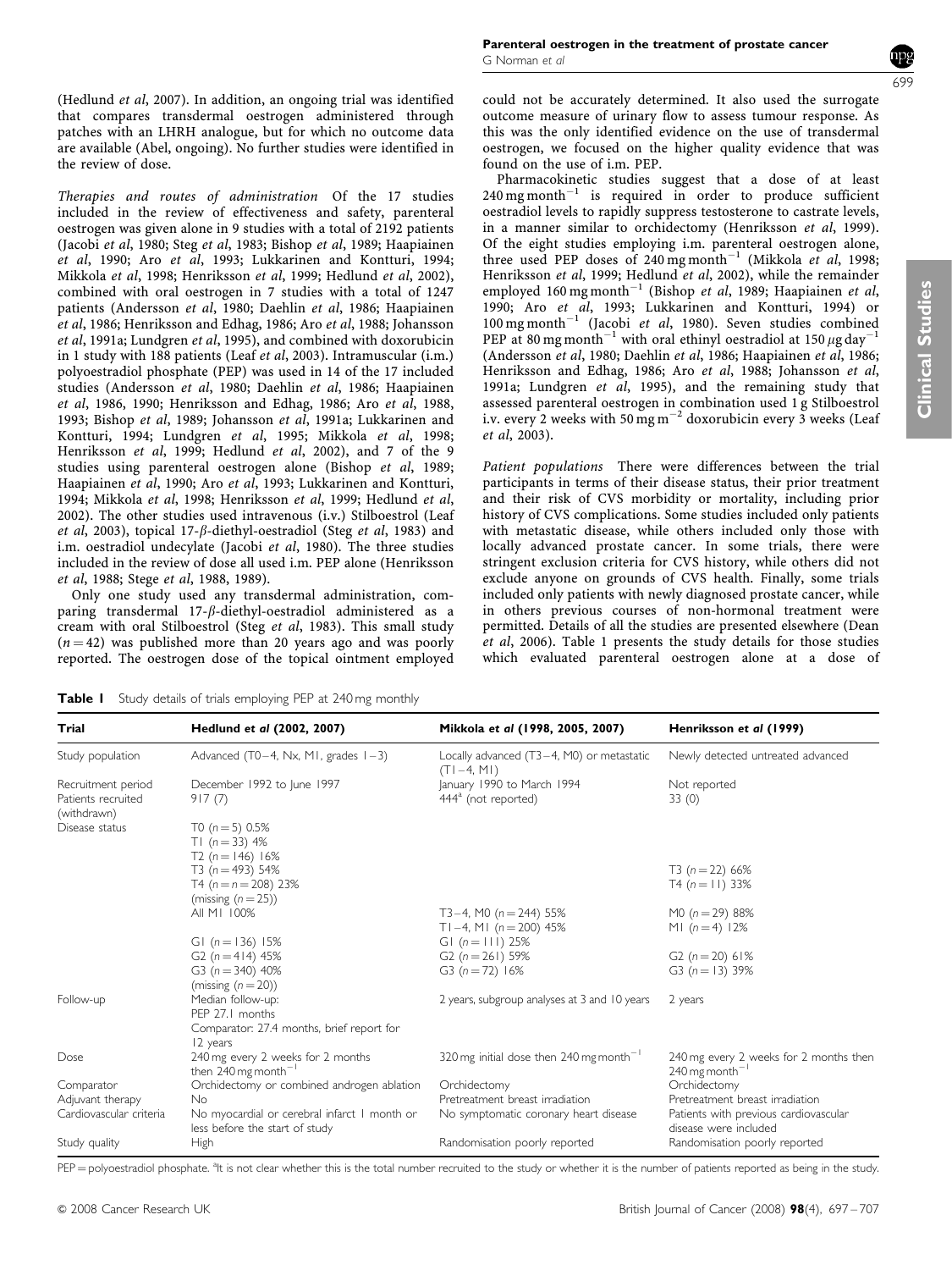#### <span id="page-3-0"></span>**Table 2** Included studies assessing parenteral oestrogen alone

| <b>Study</b>                                                            | N   | Comparator                                                                                                                                             | Follow-up                                                                               | <b>All-cause mortality</b>                                                                                                                                                                                       | <b>Prostate cancer</b><br>mortality                                                                                                                                                                      | Cardiovascular adverse<br>events                                                                                                                                                                                                                        | <b>Study quality</b>                                                |
|-------------------------------------------------------------------------|-----|--------------------------------------------------------------------------------------------------------------------------------------------------------|-----------------------------------------------------------------------------------------|------------------------------------------------------------------------------------------------------------------------------------------------------------------------------------------------------------------|----------------------------------------------------------------------------------------------------------------------------------------------------------------------------------------------------------|---------------------------------------------------------------------------------------------------------------------------------------------------------------------------------------------------------------------------------------------------------|---------------------------------------------------------------------|
| PEP at 240 mg monthly <sup>a</sup><br>Hedlund et al<br>(2002, 2007)     | 917 | Comparator: triptorelin<br>$3.75$ mg month $^{-}$<br>i.m.+flutamide 250 mg<br>t.i.d., p.o. $(n = 298)$<br>or optionally<br>orchidectomy<br>$(n = 159)$ | Median:<br>PEP: 27.1 months<br>Comparator: 27.4<br>months (brief report at<br>12 years) | PEP: 277/455 (60.9%)<br>Comparator: 279/455<br>(61.3%)                                                                                                                                                           | PEP: 239/455 (52.5%)<br>Comparator: 252/455<br>(55.4%)                                                                                                                                                   | PEP: 80/455 (17.6%),<br>23 fatal (5.1%)<br>Comparator: 59/455 (13.0%),<br>23 fatal (5.1%)                                                                                                                                                               | High quality, blind outcome<br>assessment, central<br>randomisation |
| Mikkola et al<br>(1998, 2005,<br>2007)                                  | 444 | Orchidectomy                                                                                                                                           | 2 years; subgroup<br>analyses at 3 and 10<br>years                                      | 2 years:<br>PEP: 27/227 (11.9%)<br>Orchidectomy: 23/217<br>(10.6%)<br>10 years:<br>M0: PEP: 97/125<br>(77.6%)<br>Orchidectomy: 88/119<br>(73.9%)<br>MI: PEP: 94/102<br>(92.2%)<br>Orchidectomy: 91/98<br>(92.9%) | 2 years:<br>PEP: 8/227 (3.5%)<br>Orchidectomy: 7/217<br>(3.2%)<br>10 years: M0: PEP: 44/125<br>(35.2%) Orchidectomy: 47/<br>$119(39.5\%)$ ;<br>MI: PEP: 76/102 (74.5%)<br>Orchidectomy: 61/98<br>(62.2%) | 2 years:<br>PEP: 24/227 (10.6%),<br>14 fatal (7.5%)<br>Orchidectomy: 10/217 (4.6%),<br>5 fatal (2.3%)<br>Mortality at 10 years: M0: PEP:<br>28/125 (22.4%) Orchidectomy:<br>$13/119$ (10.9%);<br>MI: PEP: 11/102 (10.8%)<br>Orchidectomy: 12/98 (12.2%) | Adequate study design but<br>inadequate reporting of<br>withdrawals |
| Henriksson et al<br>(1999)                                              | 33  | Orchidectomy                                                                                                                                           | 2 years                                                                                 | PEP: 0/17 (0%)<br>Orchidectomy: 1/16<br>(6.2%)                                                                                                                                                                   | Not reported                                                                                                                                                                                             | PEP: 1/17 (5.9%)<br>Orchidectomy: 4/16 (25.0%)                                                                                                                                                                                                          | Pilot study, method of<br>randomisation not<br>described            |
| PEP at 160 mg monthly <sup>a</sup><br>Lukkarinen and<br>Kontturi (1994) | 236 | LHRH: goserelin s.c.<br>depot injection 3.6 mg<br>per 28 days                                                                                          | Mean:<br>PEP: 23 months<br>LHRH: 26 months                                              | PEP: 13/107 (12.1%)<br>LHRH: 14/129 (10.8%)                                                                                                                                                                      | PEP: 3/107 (2.8%)<br>LHRH: 3/129 (2.3%)                                                                                                                                                                  | PEP: 23/107 (21.5%),<br>7 fatal (6.5%)<br>LHRH: 13/129 (10.1%),<br>8 fatal (6.2%)                                                                                                                                                                       | Inadequate reporting of<br>withdrawals                              |
| Haapiainen et al<br>(1990)                                              | 200 | Orchidectomy                                                                                                                                           | $>2$ years                                                                              | PEP: 12/125 (9.6%)<br>Orchidectomy: 6/75<br>$(8.0\%)$                                                                                                                                                            | PEP: 6/125 (4.8%)<br>Orchidectomy: 5/75 (6.7%)                                                                                                                                                           | CVS mortality:<br>PEP: 2/125 (1.6%)<br>Orchidectomy: 1/75 (1.3%)<br>Non-fatal events NR                                                                                                                                                                 | Inadequate reporting of<br>withdrawals                              |
| Aro et al (1988,<br>1989, 1993)                                         | 47  | LHRH: buserelin 6.6 mg<br>per 8 weeks; implant<br>S.C.                                                                                                 | 3 years                                                                                 | NR.                                                                                                                                                                                                              | <b>NR</b>                                                                                                                                                                                                | PEP: 5/70 (7.1%), 4 fatal (5.7%)<br>LHRH: 6/77 (7.8%), 4 fatal<br>(5.2%)                                                                                                                                                                                | Adequate study design                                               |
| Bishop et al<br>(1989)                                                  | 117 | Orchidectomy                                                                                                                                           | <b>NR</b>                                                                               | <b>NR</b>                                                                                                                                                                                                        | <b>NR</b>                                                                                                                                                                                                | PEP: 8/61 (13.1%), 3 fatal<br>$(4.9\%)$<br>Orchidectomy: 4/56 (7.1%),<br>all fatal                                                                                                                                                                      | Insufficient information to<br>assess                               |
| Oestradiol undecylate at 100 mg monthly                                 |     |                                                                                                                                                        |                                                                                         |                                                                                                                                                                                                                  |                                                                                                                                                                                                          |                                                                                                                                                                                                                                                         |                                                                     |
| Jacobi et al<br>(1980)                                                  | 42  | Cyproterone acetate<br>$300$ mg week <sup>-1</sup> i.m.                                                                                                | <b>NR</b>                                                                               | <b>NR</b>                                                                                                                                                                                                        | <b>NR</b>                                                                                                                                                                                                | PEP: 16/21 (76.2%),<br>2 fatal (9.5%)<br>Cyproterone: 0/21 (0%)                                                                                                                                                                                         | Insufficient information to<br>assess                               |

 $\frac{1}{2}$ 

Parenteral oestrogen in the treatment of prostate cancer

G Norman

et al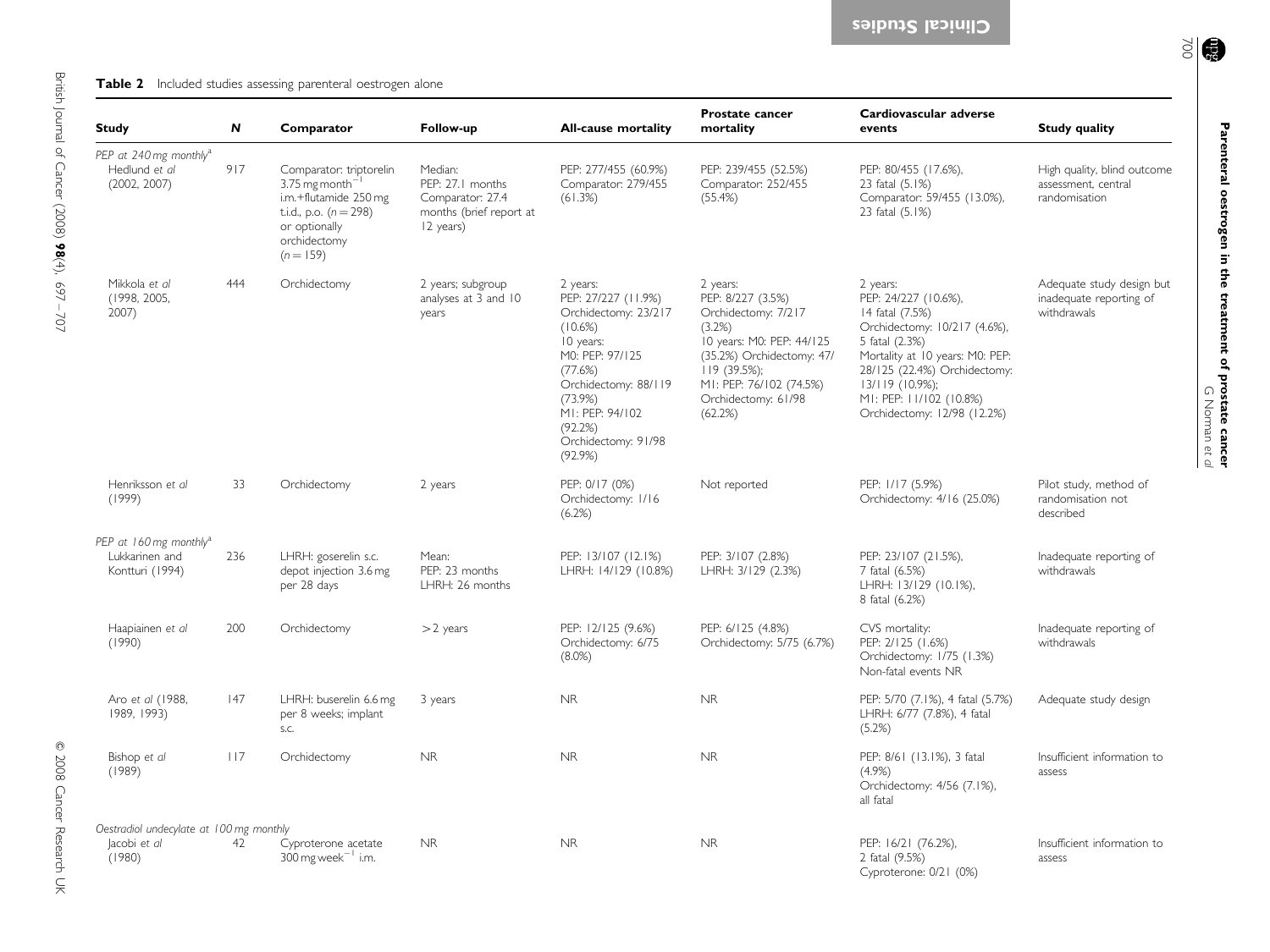|  | © 2008 Cancer Research Uk |  |
|--|---------------------------|--|

| Study                                                                  | z       | Comparator                      | Follow-up          | All-cause mortality mortality |                    | events                                                                                                                                                                                                                | Study quality                         |
|------------------------------------------------------------------------|---------|---------------------------------|--------------------|-------------------------------|--------------------|-----------------------------------------------------------------------------------------------------------------------------------------------------------------------------------------------------------------------|---------------------------------------|
| 5 mg ß-diethyl-oestradiol applied as cream b.i.d.<br>Steg et al (1983) | 56<br>9 | Oral DES I mg ti.d.,<br>o.<br>Q | $\frac{\alpha}{Z}$ | $\frac{\alpha}{Z}$            | $\frac{\alpha}{Z}$ | DES: 5/27 (18.5%), 2 fatal<br>Cream: 0/29 (0%)<br>7.4%)                                                                                                                                                               | Insufficient information to<br>assess |
|                                                                        |         |                                 |                    |                               |                    | CVS = cardiovascular system; LHRH = luteinising hormone-releasing hormone; N = number of patients; NR = not reported; PEP = polyoestradiol phosphate; PEP+ = PEP combined with oral oestrogen. Studies are ordered by |                                       |

Prostate cancer Prostate cancer<br>mortality

Cardiovascular adverse

Cardiovascular adverse<br>events

 $\overline{\phantom{a}}$ 

CVS = cardiovascular system; LHRH = luteinising hormone-releasing hormone; N = number of patients; NR = not reported; PEP = polyostradiol phosphate; PEP + = PEP combined with oral oestrogen. Studies are ordered by<br>siample sample size within dosage categories. Since increased carreloxes of searcy bearly during the first 2 years of oestrogen therapy, where trials report CVS events for more than one follow-up period, those closest to 2 years a given. <sup>a</sup>n some trials, participants may have had higher initial treatment doses corved other additional treatment. The dose given here is the routine dose given for the duration of the trial. Further details can be found given. <sup>a</sup>n some tricipants may have had higher initial treatment doses or may have received other additional treatment. The dose given here is the routine dose given for the duration of the trial. Further details can be f the full evidence tables (see Appendix 7 of CRD report). the full evidence tables (see Appendix 7 of CRD report).

240 mg month $^{-1}$ . It shows the variation in the patient populations between the studies, for example, all patients in the Hedlund trial had metastatic disease [\(Hedlund](#page-9-0) et al, 2002), compared with 45% in the Mikkola trial [\(Mikkola](#page-10-0) et al, 1998) and 12% in the Henriksson trial [\(Henriksson](#page-9-0) et al, 1999).

Study quality None of the studies met all of the quality criteria; the majority of the studies were not reported in sufficient detail to allow full assessment of their methodological quality [\(Dean](#page-9-0) et al, [2006](#page-9-0)). In particular, the methods of randomisation and blinding were rarely described; only two reports contained enough detail to confirm that the method of randomisation was appropriate ([Aro](#page-9-0) et al[, 1993](#page-9-0); [Hedlund](#page-9-0) et al, 2002), one of which also reported that randomisation was concealed (Aro et al[, 1993\)](#page-9-0). Only one study reported that cardiovascular outcomes were assessed by a cardiologist blinded to the interventions [\(Hedlund](#page-9-0) et al, 2002).

# Trials using PEP at 240 mg month $^{-1}$

In this report, emphasis is given to the three studies, including a total of 1394 patients, that used PEP at the biological minimally effective dose. The results of these studies are given in [Table 2](#page-3-0). The largest most recent study ( $n = 917$ ) was of good quality ([Hedlund](#page-9-0) et al[, 2002](#page-9-0)). This study randomised patients with T0-4 NX M1 prostate cancer to either PEP twice a month for 2 months and thereafter monthly, or to combined androgen blockade (flutamide and LHRH analogue or on an optional basis bilateral orchidectomy). A second study  $(n = 444)$ , by Mikkola *et al* [\(2007, 1998\)](#page-10-0), randomised patients with T3-4 M0 or T1-4 M1 prostate cancer to either PEP or orchidectomy, and this study was of reasonable quality. The third study was a small phase II study, which randomised patients with newly diagnosed advanced prostate cancer to either PEP or orchidectomy ([Henriksson](#page-9-0) et al, 1999).

Overall mortality The Hedlund study had high overall mortality (7 years after the start of the trial, with a median follow-up of 27 months, 61% of all patients had died) ([Hedlund](#page-9-0) et al, 2002). There was no evidence of any difference in overall mortality between the treatment groups (RR=0.99, 95% CI: 0.90, 1.10; P=0.89) [\(Figure 2\)](#page-5-0). This finding was confirmed by a brief report of a subsequent evaluation of data at 12-year follow-up, at which point 94% of patients had died ([Hedlund](#page-9-0) et al, 2007). In the Mikkola trial, 76% of M0 and 93% of M1 patients had died at 10-year follow-up [\(Mikkola](#page-10-0) et al, 2007). The 2-year evaluation found no evidence of a difference in overall mortality between the treatment groups (RR=1.12, 95% CI: 0.66, 1.90; *P*=0.67) [\(Mikkola](#page-10-0) *et al*, [1998](#page-10-0)). Subgroup analysis using a Cox proportional hazards model at 10-year follow-up also showed no evidence of a difference between the PEP and the orchidectomy arm in either the M0 or the M1 patients (M0: RR = 1.23, 95% CI: 0.92, 1.64; *P* = 0.17; M1: RR = 0.95, 95% CI: 0.70, 1.27; *P* = 0.70) [\(Mikkola](#page-10-0) *et al*, 2007). The RRs calculated from raw data presented in the publication are shown in [Figure 3](#page-5-0). The Henriksson trial reported only one death in the orchidectomy group and none in the PEP group [\(Henriksson](#page-9-0) et al[, 1999\)](#page-9-0).

Prostate cancer mortality The majority of mortality in the Hedlund study was reportedly due to prostate cancer; there was no evidence of any difference between treatment groups in the occurrence of cancer deaths  $(RR = 0.95, 95\% \text{ CI: } 0.84, 1.07;$  $P = 0.39$ ) ([Hedlund](#page-9-0) et al, 2002) ([Figure 4](#page-6-0)). This finding was confirmed by a brief report of a subsequent evaluation ([Hedlund](#page-9-0) et al[, 2007](#page-9-0)). There was also no evidence of a difference in prostate cancer mortality in the two arms of the Mikkola trial at 2 years (RR = 1.09, 95% CI: 0.40, 2.96; P = 0.86) ([Mikkola](#page-10-0) et al, 1998); subsequent subgroup analysis using a Cox proportional hazards model at 10-year follow-up also showed no difference in diseasespecific mortality in either M0 or M1 patients (M0:  $\text{RR}$   $=$  1.14, 95%

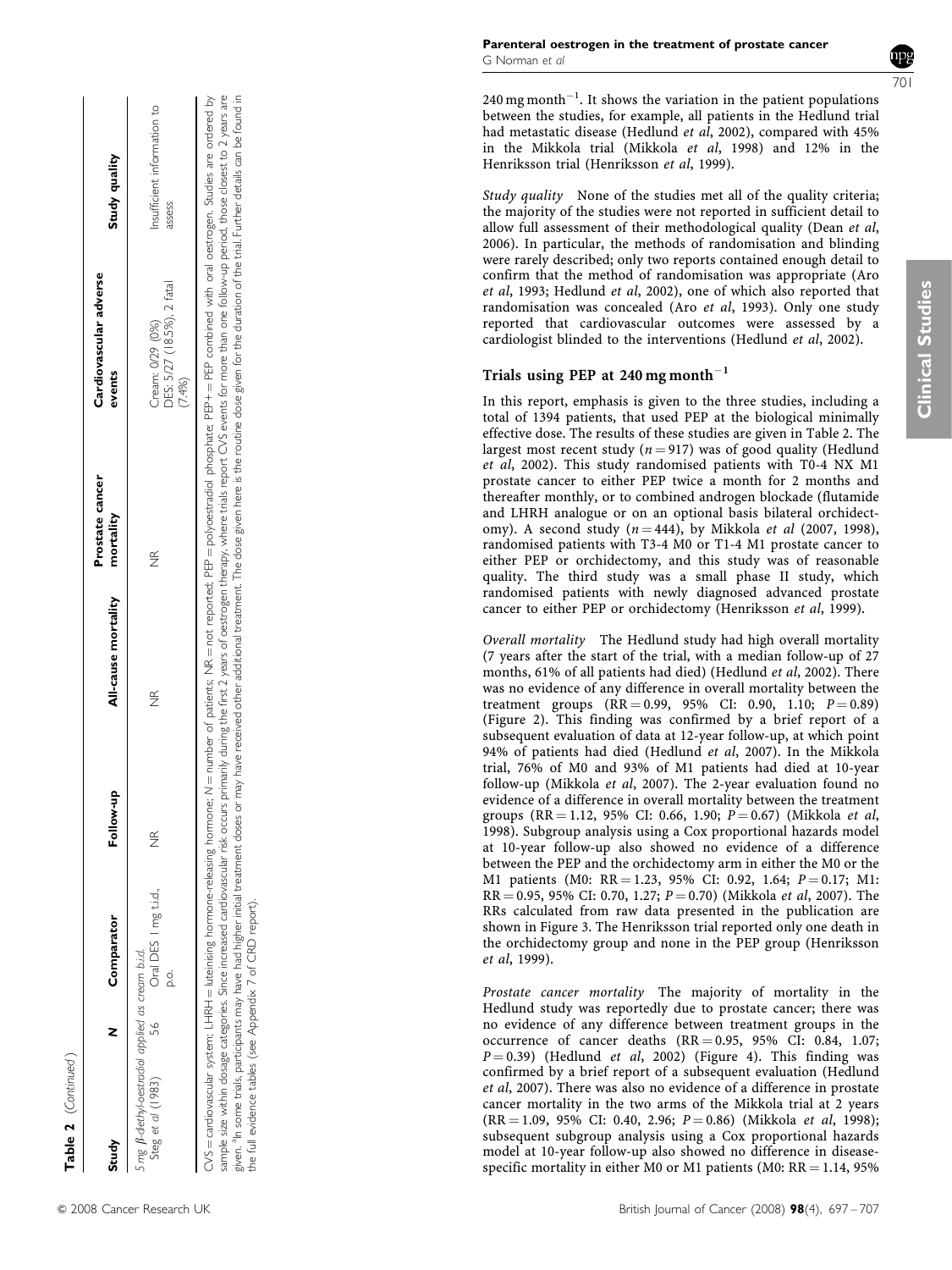Parenteral oestrogen in the treatment of prostate cancer

|  | G Norman et al |  |  |
|--|----------------|--|--|
|--|----------------|--|--|

<span id="page-5-0"></span>

| Study                                                   | PEP<br>n/N | Comparator<br>n/N | RR (fixed)<br>95% CI                                                   | RR (fixed)<br>95% CI  |  |  |
|---------------------------------------------------------|------------|-------------------|------------------------------------------------------------------------|-----------------------|--|--|
| PEP 240 mg vs LHRH/orchidectomy<br>Hedlund et al (2002) | 277/455    | 279/455           |                                                                        | $0.99$ $(0.90, 1.10)$ |  |  |
| PEP 240 mg vs orchidectomy<br>Mikkola et al (1998)      | 27/227     | 23/217            |                                                                        | 1.12(0.66, 1.90)      |  |  |
| PEP 160 mg vs LHRH<br>Lukkarinen and Kontturi (1994)    | 13/107     | 14/129            |                                                                        | $1.12$ $(0.55, 2.28)$ |  |  |
| PEP 160 mg vs orchidectomy<br>Haapiainen et al (1990)   | 12/125     | 6/75              |                                                                        | 1.20(0.47, 3.06)      |  |  |
|                                                         |            | 0.1               | 0.5<br>5<br>0.2<br>2<br>10<br><b>Favours PEP</b><br>Favours comparator |                       |  |  |

Figure 2 Overall mortality. Trials included in the figure are those where the parenteral oestrogen was PEP alone and for which data were fully reported. It should be noted that the follow-up times reported were not entirely uniform; where data for multiple time points were available those closest to 2 years are presented. Trials with zero events in any arm are not included in the figure.

| Study                                          | <b>PEP</b><br>n/N | Comparator<br>n/N | RR (fixed)<br>95% CI                                 | RR (fixed)<br>95% CI  |
|------------------------------------------------|-------------------|-------------------|------------------------------------------------------|-----------------------|
| Mikkola et al (2007) overall mortality         |                   |                   |                                                      |                       |
| <b>MO</b> patients                             | 97/125            | 88/119            |                                                      | 1.05(0.91, 1.21)      |
| M1 patients                                    | 94/102            | 91/98             |                                                      | $0.99$ $(0.92, 1.07)$ |
| Mikkola et al (2007) cardiovascular mortality  |                   |                   |                                                      |                       |
| MO patients                                    | 28/125            | 13/119            |                                                      | 2.05(1.12, 3.77)      |
| M1 patients                                    | 11/102            | 12/98             |                                                      | $0.88$ $(0.41, 1.90)$ |
| Mikkola et al (2007) prostate cancer mortality |                   |                   |                                                      |                       |
| <b>MO</b> patients                             | 44/125            | 47/119            |                                                      | $0.89$ $(0.64, 1.23)$ |
| M1 patients                                    | 76/102            | 61/98             |                                                      | 1.20(0.99, 1.45)      |
|                                                |                   | 0.2               | 0.5<br>5<br><b>Favours PEP</b><br>Favours comparator |                       |

Figure 3 Overall, CVS and prostate cancer mortality at 10-year follow-up in the Mikkola trial for M0 and M1 subgroups. RRs shown are calculated from raw data presented in the publication and differ from those reported in the text, which were extracted from the Cox proportional hazards model reported.

CI: 0.75, 1.73;  $P = 0.55$ ; M1: RR = 1.07, 95% CI: 0.76, 1.50;  $P = 0.72$ ) ([Mikkola](#page-10-0) et al, 2007). RRs calculated from raw data presented in the publication are shown in Figure 3. The small study by [Henriksson](#page-9-0) et al (1999) reported no deaths due to prostate cancer.

CVS mortality There was no evidence of a difference in CVS mortality in the Hedlund trial  $(RR = 1.00, 95\% \text{ CI: } 0.57, 1.76;$  $P = 1.00$ ) [\(Hedlund](#page-9-0) *et al*, 2002) (Figure 4). This finding was confirmed by a brief report of a subsequent evaluation [\(Hedlund](#page-9-0) et al[, 2007](#page-9-0)). The Mikkola trial showed an increased level of CVS mortality in the PEP arm, although this was of borderline statistical significance (RR = 2.68, 95% CI: 0.98, 7.31;  $P = 0.05$ ) ([Mikkola](#page-10-0) et al[, 1998\)](#page-10-0). Subsequent subgroup analyses using a Cox proportional hazards model found this increase to be confined to M0 patients (RR = 3.52, 95% CI: 1.65, 7.54;  $P = 0.001$ ); the subgroup with M1 disease showed no difference between the PEP and the orchidectomy groups  $(RR = 0.92, 95\% \text{ CI: } 0.36, 2.36; P = 0.86)$ ([Mikkola](#page-10-0) et al, 2007). RRs calculated from raw data presented in the publication are shown in Figure 3. In this study, the authors retrospectively classified patients into those at high risk of CVS complications due to pretreatment vascular disease (patients with previous coronary heart disease, cerebral infarction, transient ischaemic attack or intermittent claudication), those with other pretreatment diseases associated with the risk of CVS events (patients with previous diabetes mellitus, hypertension, cardiac heart failure or rheumatoid arthritis), and those without any of the above pretreatment diseases ([Mikkola](#page-10-0) et al, 2005). Within both the M0 and the M1 patient groups, the proportional hazards model

found that the excess mortality in the PEP treatment arm was higher in those classified as having pretreatment vascular disease  $(M0: RR = 3.48, 95\% \text{ CI: } 1.63, 7.44; P = 0.001; M1: RR = 3.13, 95\%$ CI: 1.09, 9.00;  $P = 0.035$ ), but those with other pretreatment disease associated with CVS risk did not have significantly increased mortality (M0: RR = 1.64, 95% CI: 0.59, 4.57;  $P = 0.34$ ; M1:  $RR = 1.63$ , 95% CI: 0.40, 6.57;  $P = 0.49$ ) ([Mikkola](#page-10-0) et al, 2007). There were no CVS deaths reported in the Henriksson trial ([Henriksson](#page-9-0) et al, 1999).

CVS morbidity In contrast to the evidence on mortality, it appeared that CVS morbidity may occur at an increased rate in the PEP groups. In the Hedlund trial, this difference was statistically significant (RR = 1.58, 95% CI: 1.07, 2.35;  $P = 0.02$ ) [\(Hedlund](#page-9-0) et al, [2002\)](#page-9-0) [\(Figure 5](#page-6-0)). In particular, the incidence of both ischaemic heart disease (RR = 3.40, 95% CI: 1.27, 9.14;  $P = 0.02$ ) and heart decompensation (RR = 2.22, 95% CI: 1.02, 4.83;  $P = 0.04$ ) was significantly higher in the PEP arm. This finding was confirmed by a brief report of a subsequent evaluation ([Hedlund](#page-9-0) et al, 2007). The Mikkola trial also initially reported higher levels of CVS morbidity in the PEP arm than the orchidectomy arm, but this difference was not statistically significant (RR = 1.91, 95% CI: 0.66, 5.50;  $P = 0.23$ ) ([Mikkola](#page-10-0) et al, 1998). However, subsequent subgroup analyses at 36-month follow-up revealed that there was a significantly greater incidence of CVS complications, including mortality, in the M0 patients (RR = 3.40, 95% CI: 1.34, 8.59;  $P = 0.01$ ) but not in the M1 patients (RR = 1.55, 95% CI: 0.61, 3.97;  $P = 0.36$ ) ([Mikkola](#page-10-0) et al, [2005\)](#page-10-0). As with CVS mortality, a Cox proportional hazards model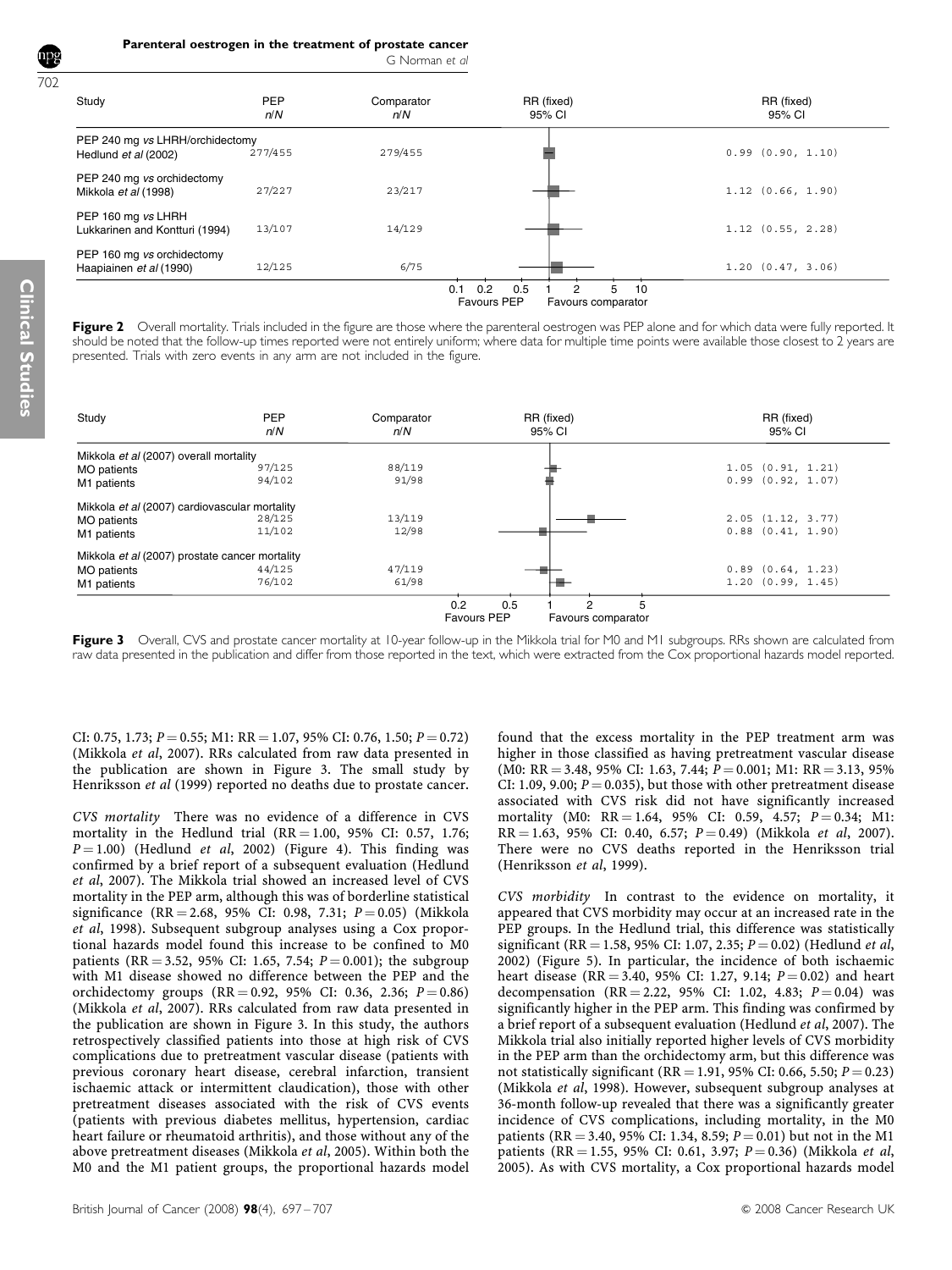Parenteral oestrogen in the treatment of prostate cancer G Norman et al

<span id="page-6-0"></span>

| Study                                                                           | <b>PEP</b><br>n/N | Comparator<br>n/N | RR (fixed)<br>95% CI                                                    | RR (fixed)<br>95% CI                       |
|---------------------------------------------------------------------------------|-------------------|-------------------|-------------------------------------------------------------------------|--------------------------------------------|
| PEP 240 mg vs LHRH/orchidectomy<br>Hedlund et al (2002)                         | 23/455            | 23/455            |                                                                         | $1.00$ $(0.57, 1.76)$                      |
| PEP 240 mg vs orchidectomy<br>Mikkola et al (1998)                              | 14/227            | 5/217             |                                                                         | $2.68$ (0.98, 7.31)                        |
| PEP 160 mg vs LHRH<br>Lukkarinen and Kontturi (1994)<br>Aro <i>et al</i> (1993) | 7/107<br>4/70     | 8/129<br>4/77     |                                                                         | 1.05(0.40, 2.81)<br>1.10(0.29, 4.23)       |
| PEP 160 mg vs orchidectomy<br>Haapiainen et al (1990)<br>Bishop et al (1989)    | 2/125<br>3/61     | 1/75<br>4/56      |                                                                         | 1.20(0.11, 13.01)<br>$0.69$ $(0.16, 2.94)$ |
|                                                                                 |                   | 0.1               | 5.<br>0.2<br>0.5<br>2<br>10<br><b>Favours PEP</b><br>Favours comparator |                                            |

| Figure 4 CVS mortality. Trials included in the figure are those where the parenteral oestrogen was PEP alone and for which data were fully reported. It      |
|--------------------------------------------------------------------------------------------------------------------------------------------------------------|
| should be noted that the follow-up times reported were not entirely uniform; where data for multiple time points were available those closest to 2 years are |
| presented. Trials with zero events in any arm are not included in the figure.                                                                                |

| Study                                                                           | PEP<br>n/N     | Comparator<br>n/N | RR (fixed)<br>95% CI                                              | RR (fixed)<br>95% CI                            |  |  |
|---------------------------------------------------------------------------------|----------------|-------------------|-------------------------------------------------------------------|-------------------------------------------------|--|--|
| PEP 240 mg vs LHRH/orchidectomy<br>Hedlund et al (2002)                         | 57/455         | 36/455            |                                                                   | $1.58$ $(1.07, 2.35)$                           |  |  |
| PEP 240 mg vs orchidectomy<br>Mikkola et al (1998)<br>Henriksson et al (1999)   | 10/227<br>1/17 | 5/217<br>4/16     |                                                                   | 1.91(0.66, 5.50)<br>$0.24$ $(0.03, 1.89)$       |  |  |
| PEP 160 mg vs LHRH<br>Lukkarinen and Kontturi (1994)<br>Aro <i>et al</i> (1993) | 16/107<br>1/70 | 5/129<br>2/77     |                                                                   | $3.86$ $(1.46, 10.19)$<br>$0.55$ $(0.05, 5.93)$ |  |  |
|                                                                                 |                | 0.1               | 0.2<br>0.5<br>5<br>10<br><b>Favours PEP</b><br>Favours comparator |                                                 |  |  |

Figure 5 CVS morbidity. Trials included in the figure are those where the parenteral oestrogen was PEP alone and for which data were fully reported. It should be noted that the follow-up times reported were not entirely uniform; where data for multiple time points were available those closest to 2 years are presented. Trials with zero events in any arm are not included in the figure.

found that the complication rate was significantly increased in those M0 patients with pretreatment vascular disease ( $RR = 4.71$ , 95% CI: 1.69, 13.09;  $\vec{P} = 0.003$ ), but not in those with other pretreatment disease associated with CVS risk  $(RR = 2.25, 95\% \text{ CI:}$ 0.65, 7.83;  $P = 0.20$ ) ([Mikkola](#page-10-0) *et al*, 2005). The Henriksson trial found more events in the orchidectomy group (4 out of 16) than in the PEP group (1 out of 17) [\(Henriksson](#page-9-0) et al, 1999).

## Trials using lower doses of parenteral oestrogen alone

Five trials used PEP or a similar preparation at 160 or  $100$  mg month<sup>-1</sup>. The results are shown in [Table 2](#page-3-0). There was no evidence of a statistically significant difference between treatment groups in either overall or prostate cancer mortality in the two studies that reported these outcomes. Cardiovascular mortality was reported by all five trials and did not differ significantly between treatment groups in any of the trials (P-values ranged from 0.29 to 0.91). Cardiovascular morbidity was reported in four trials (Jacobi et al[, 1980](#page-10-0); [Bishop](#page-9-0) et al, 1989; Aro et al[, 1993;](#page-9-0) [Lukkarinen and Kontturi, 1994](#page-10-0)), and in only one, there was a statistically significant increase in the PEP group compared to the LHRH group (RR = 3.86, 95% CI: 1.46, 10.19;  $P = 0.01$ ) ([Lukkarinen](#page-10-0) [and Kontturi, 1994](#page-10-0)).

#### Trials using parenteral oestrogen combined with oral oestrogen or doxorubicin (PEP +)

Seven trials with a total of 1256 patients used PEP (i.m.) at 80 mg month<sup>-1</sup> in combination with 150  $\mu$ g day<sup>-1</sup> oral oestradiol [\(Andersson](#page-9-0) et al, 1980; [Daehlin](#page-9-0) et al, 1986; [Haapiainen](#page-9-0) et al, 1986; [Henriksson and Edhag, 1986](#page-9-0); Aro et al[, 1988;](#page-9-0) [Johansson](#page-10-0) et al, [1991a](#page-10-0); [Lundgren](#page-10-0) et al, 1995). One trial with 188 patients used Stilboestrol i.v. in combination with doxorubicin (Leaf et al[, 2003\)](#page-10-0). The results are given in [Table 3.](#page-7-0) There was no evidence of a statistically significant difference between treatment groups in overall, prostate cancer or cardiovascular mortality in any of the studies that reported these outcomes. However, cardiovascular morbidity was higher in the  $PEP +$  group than the comparator group for a number of studies; in particular, in one trial, recruitment to the  $PEP + arm$  was terminated early due to the high number of cardiovascular events ([Lundgren](#page-10-0) et al, 1995).

## Dose

Three studies with a total of 82 patients examined different doses of PEP [\(Henriksson](#page-9-0) et al, 1988; Stege et al[, 1988, 1989](#page-10-0)). All were small and of uncertain or poor quality; one was a non-randomised trial [\(Henriksson](#page-9-0) et al, 1988). None of the studies reported mortality and in none of the studies any CVS events were reported [\(Table 4\)](#page-8-0).

# DISCUSSION

This review of effectiveness and safety focused on the randomised evidence related to the use of i.m. PEP; only one small poor quality study of transdermal oestrogen cream was identified. The included trials were generally poorly reported or of poor quality. Nine studies evaluated parenteral oestrogen administered as monotherapy, and three of these used a clinically relevant dose of PEP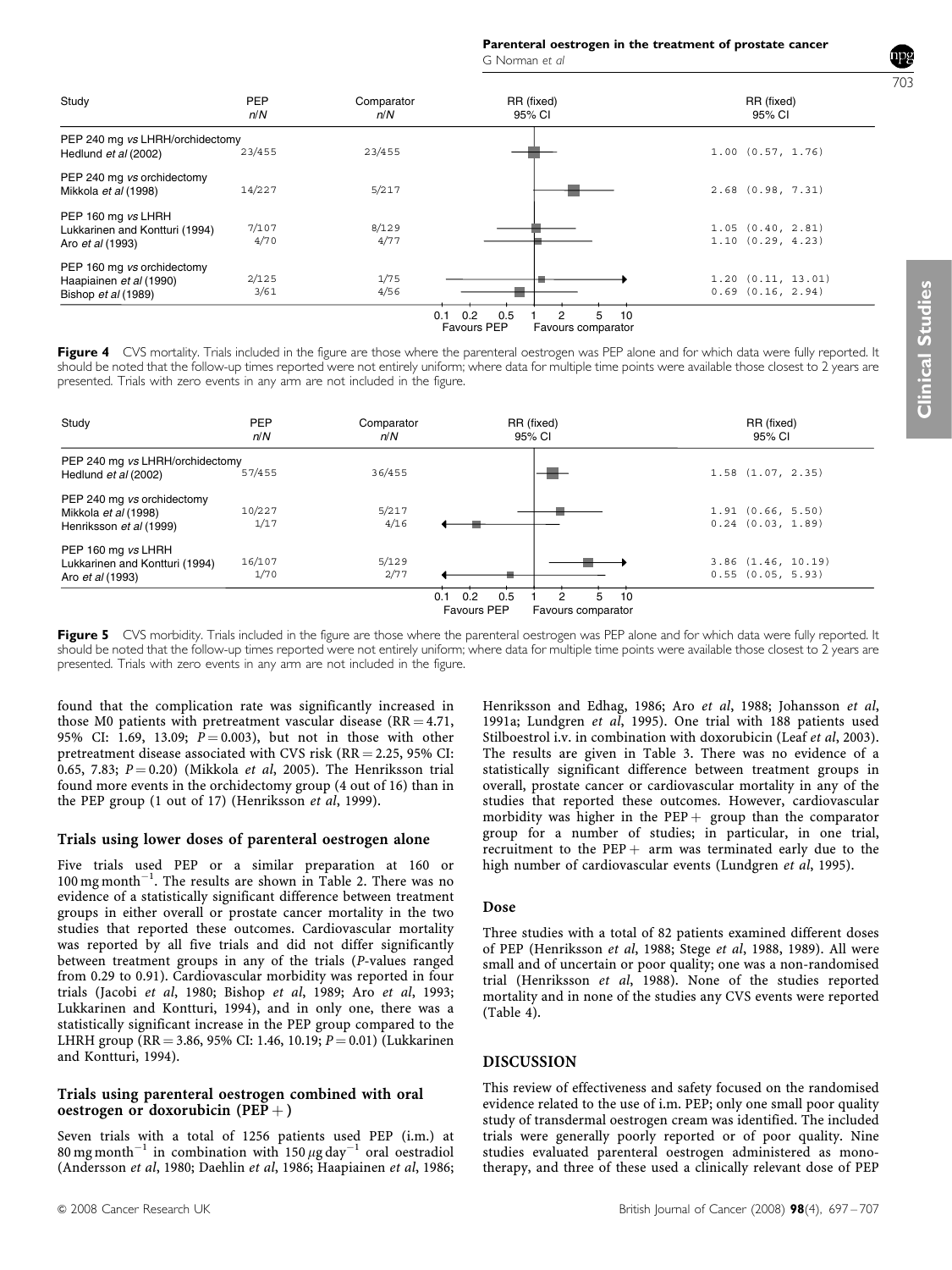<span id="page-7-0"></span>

| <b>Study</b>                                                          | N   | Comparator                                                                                                               | Follow-up                                        | <b>All-cause mortality</b>                                                        | <b>Prostate cancer</b><br>mortality                                                 | Cardiovascular adverse<br>events                                                                                                           | <b>Study quality</b>                                                                                                                           |
|-----------------------------------------------------------------------|-----|--------------------------------------------------------------------------------------------------------------------------|--------------------------------------------------|-----------------------------------------------------------------------------------|-------------------------------------------------------------------------------------|--------------------------------------------------------------------------------------------------------------------------------------------|------------------------------------------------------------------------------------------------------------------------------------------------|
|                                                                       |     | PEP at 80 mg monthly plus oral ethinyl oestradiol at 150 $\mu$ g daily (PEP+) <sup>a</sup>                               |                                                  |                                                                                   |                                                                                     |                                                                                                                                            |                                                                                                                                                |
| Lundgren et al<br>(1995)                                              | 285 | (1) Estramustine phosphate<br>280 mg b.i.d., p.o.<br>(2) Surveillance, endocrine<br>treatment on progression             | $\geqslant$ 9 years                              | PEP+: 35/66 (53.0%)<br>Estramustine: 40/74 (54.1%)<br>Surveillance: 53/88 (60.2%) | PEP+: 8/66 (12.1%)<br>Estramustine: 13/74<br>(17.6%)<br>Surveillance: 25/88 (28.4%) | Events leading to withdrawal:<br>PEP+: 37/66 (56.1%)<br>Estramustine: 30/74 (40.5%)<br>Surveillance: 11/88 (21.5%)                         | Large number of patients<br>withdrawn and excluded from<br>analysis. Recruitment to PEP+<br>arm terminated early due to<br>high CVS event rate |
| Haapiainen et al<br>(1986, 1991)                                      | 277 | Orchidectomy                                                                                                             | 5 years                                          | PEP+: 101/146 (69.1%)<br>Orchidectomy: 86/131 (65.6%)                             | PEP+: 45/146 (30.8%)<br>Orchidectomy: 47/131<br>(35.9%)                             | CVS mortality:<br>PEP+: 35/146 (24.0%)<br>Orchidectomy: 24/131 (18.3%)                                                                     | Inappropriate randomisation<br>(by date of birth)                                                                                              |
| Andersson et al<br>(1980)                                             | 263 | Estramustine phosphate<br>840 mg day <sup>-1</sup> b.i.d., p.o.                                                          | $\geqslant$ 2 years                              | NR.                                                                               | NR.                                                                                 | No significant difference<br>between groups (values not<br>reported)                                                                       | Trial groups not clearly<br>explained                                                                                                          |
| Aro et al (1988)                                                      | 5   | (1) Orchidectomy<br>(2) Radiotherapy 40 Gy<br>(whole pelvis), 26 Gy (prostate)<br>over 9 weeks including<br>3 weeks rest | 4 years                                          | PEP+: 16/50 (32.0%)<br>Orchidectomy: 23/56 (41.1%)<br>Radiotherapy: 9/45 (20.0%)  | <b>NR</b>                                                                           | PEP+: 18/50 (36.0%), 5 fatal<br>(10%)<br>Orchidectomy: 13/56 (23.2%),<br>6 fatal (10.7%)<br>Radiotherapy: 6/45 (22.2%),<br>3 fatal (11.1%) | Inappropriate randomisation<br>(date of birth)                                                                                                 |
| Johansson et al<br>(1991a, b)                                         | 150 | Orchidectomy                                                                                                             | $7 - 10$ years<br>(5 years for survival<br>data) | PEP+: 54/74 (73.0%)<br>Orchidectomy: 54/76 (71.1%)                                | PEP+: 27/74 (36.5%)<br>Orchidectomy: 36/76<br>(47.4%)                               | PEP+: 36/74 (48.6%), 13 fatal<br>(17.6%)<br>Orchidectomy: 13/76 (17.1%),<br>9 fatal (11.8%)                                                | Inappropriate randomisation<br>(date of birth)                                                                                                 |
| Henriksson and<br>Edhag (1986);<br>Henriksson and<br>Johansson (1987) |     | 91/100 Orchidectomy                                                                                                      | $\geqslant$   year                               | <b>NR</b>                                                                         | <b>NR</b>                                                                           | Major CVS events<br>PEP+: 13/53 (24.5%)<br>Orchidectomy: 0/47 (0%)                                                                         | 9 non-randomised patients<br>included                                                                                                          |
| Daehlin et al (1986)                                                  | 30. | (1) Estramustine phosphate<br>9.2 mg $kg^{-1}$ day <sup>-1</sup> b.i.d., p.o<br>(2) Orchidectomy                         | 6 months                                         | <b>NR</b>                                                                         | <b>NR</b>                                                                           | PEP+: 1/10 (10%), 0 fatal (0%)<br>Estramustine phosphate: 3/10<br>(30%), I fatal (10%)<br>Orchidectomy: 0/10 (0%)                          | Insufficient information to<br>assess                                                                                                          |
|                                                                       |     | I g Stilboestrol i.v. every 2 weeks plus 50 mg m $^{-2}$ doxorubicin every 3 weeks $^{\rm a}$                            |                                                  |                                                                                   |                                                                                     |                                                                                                                                            |                                                                                                                                                |
| Leaf et al (2003)                                                     |     | 188 Doxorubicin 50 mg m <sup>-2</sup><br>every 3 weeks                                                                   | $>5$ years                                       | Median survival:<br>PEP+: 8.5 months<br>Doxorubicin: 77 months                    | <b>NR</b>                                                                           | PEP+: 13.5%, 1.4% fatal<br>Doxorubicin: 1.3%, 0% fatal                                                                                     | Insufficient information to<br>assess                                                                                                          |

CVS = cardiovascular system; N = number of patients; NR = not reported; PEP = polyoestradiol phosphate; PEP+ = PEP combined with oral oestrogen. Studies are ordered by sample size within dosage categories. Since increased cardiovascular risk occurs primarily during the first 2 years of oestrogen therapy, where trials report CVS events for more than one follow-up period, those closest to 2 years are given. "In some trials, participants may h initial treatment doses or may have received other additional treatment. The dose given here is the routine dose given for the duration of the trial. Further details can be found in the full evidence tables (see Appendix 7 report).

Parenteral oestrogen in the treatment of prostate cancer

G Norman

et al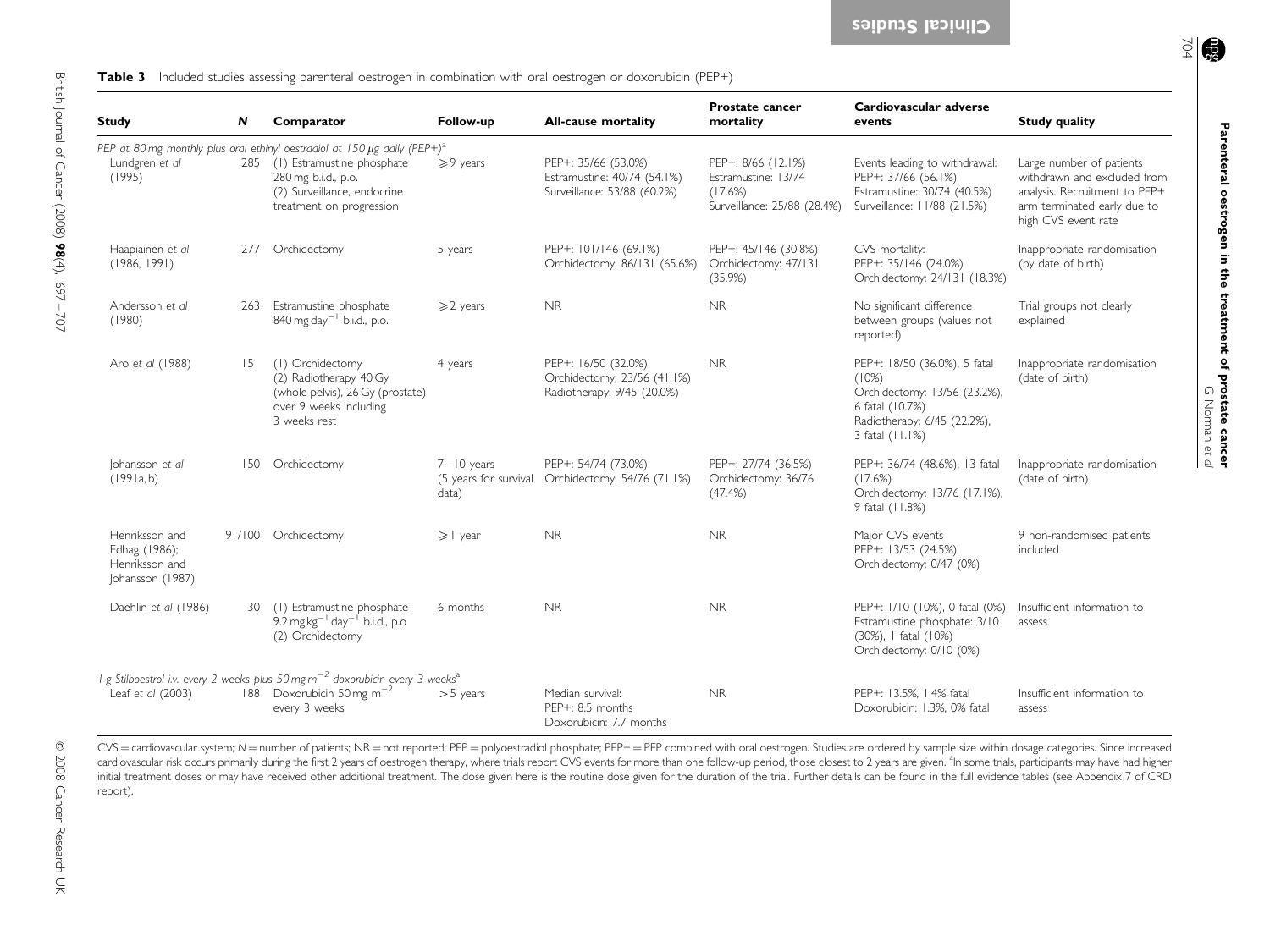<span id="page-8-0"></span>

| Table 4                                             | Included studies comparing parenteral oestrogen given at different doses |                                                                                                               |                      |                        |                                        |                                  |                                       |  |  |  |
|-----------------------------------------------------|--------------------------------------------------------------------------|---------------------------------------------------------------------------------------------------------------|----------------------|------------------------|----------------------------------------|----------------------------------|---------------------------------------|--|--|--|
| Study                                               | N                                                                        | Comparator                                                                                                    | Follow-up            | All-cause<br>mortality | <b>Prostate</b><br>cancer<br>mortality | Cardiovascular<br>adverse events | <b>Study quality</b>                  |  |  |  |
| PEP at 320 mg monthly<br>Henriksson et al<br>(1988) | 38                                                                       | PEP i.m.<br>$(1)$ 240 mg month <sup>-1</sup><br>$(2)$ 160 mg month <sup>-1</sup>                              | Mean: 14.1<br>months | NR.                    | <b>NR</b>                              | 0 in all groups                  | Non-randomised trial                  |  |  |  |
| Stege et al<br>(1988)                               | 27                                                                       | PEP i.m.<br>$(1)$ 240 mg month <sup>-1</sup><br>$(2)$ 160 mg month <sup>-1</sup>                              | 6 months             | NR.                    | <b>NR</b>                              | 0 in all groups                  | Insufficient information<br>to assess |  |  |  |
|                                                     |                                                                          | PEP at 320 mg monthly for 6 months reducing to 160 mg monthly for 6 months                                    |                      |                        |                                        |                                  |                                       |  |  |  |
| Stege et al<br>(1989)                               | 17                                                                       | PEP i.m. 320 mg month <sup>-1</sup> for<br>6 months then $80 \,\text{mg}$ month <sup>-1</sup><br>for 6 months | <b>NR</b>            | NR.                    | NR.                                    | 0 in both arms                   | Insufficient information<br>to assess |  |  |  |

 $N$  = number of patients; NR = not reported; PEP = polyoestradiol phosphate. Studies are ordered by sample size within dosage categories.

 $(240 \text{ mg month}^{-1})$ , including two large recent RCTs, one of which was of good methodological quality. There was variation in the patient populations of these three studies, in particular, the proportion of patients with metastatic disease (all patients in the Hedlund trial had metastatic disease compared to less than half of patients in the Mikkola trial). The comparator arm was a mixed LHRH/orchidectomy arm in the Hedlund trial and orchidectomy alone in the other two trials. In addition, the analysis in the Mikkola trial was based on 10-year follow-up, although some data from 2-year follow-up were also included in the review. The Hedlund trial analysis was based on patients who had died within 7 years after the start of the trial with a median follow-up of 27 months; although data at 12-year follow-up have now been analysed, the report is currently only available in abstract form. A 24-month follow-up was reported in the Henriksson trial. Given the variation in study populations and outcomes, it was decided that it would not be meaningful to statistically pool these studies.

#### Effectiveness

The randomised trials included in the review provided no clear evidence that parenteral oestrogen alone, at doses sufficient to produce castrate levels of testosterone, differed in effectiveness from LHRH analogues or orchidectomy in terms of prostate cancer mortality or overall mortality.

#### Adverse events

The included studies also provided no consistent evidence that the incidence of fatal cardiovascular events with parenteral oestrogen alone is different to that reported with LHRH analogues or orchidectomy. Where there is evidence of excess mortality, the data suggest that it may be confined to those patients who have non-metastatic disease and to patients with pretreatment vascular disease; patients with other pretreatment disease associated with the risk of CVS events do not appear to incur a similar risk for excess mortality with PEP therapy (but the exclusion of, for example, hypertension and cardiac heart failure as high risk for CVS events may be considered contentious). However, there is clearer evidence of increased cardiovascular morbidity with parenteral oestrogen alone, although the seriousness of non-fatal adverse events was often not reported and criteria for recording an event were often unclear.

Such CVS risks should be balanced against the risks of non-CVS adverse events resulting from LHRH analogues or orchidectomy such as osteoporosis and osteoporotic fracture; these were reported in only one of the trials included in the review, which did show an increased rate of skeletal adverse events in the combined ADT arm [\(Hedlund](#page-9-0) et al, 2007). Other potential adverse events of LHRH analogues were not reported in any of the included studies. This lack of evidence on adverse events associated with standard hormone treatment may result partly from the relatively short follow-up times used in many of the studies, but also suggests that such events were not considered in the study design. Standard hormone treatment results in high levels of osteoporosis and, consequently, of osteoporotic fracture with a mortality rate of approximately 15% in the first year, although this has been reported to be as high as 35% ([Center](#page-9-0) et al, [1999](#page-9-0)). Incidence of osteoporotic fracture should be an outcome measure for safety in any future trial.

Long-term follow-up is also of importance in risk assessment, given that there are indications that the effect of parenteral oestrogen on the incidence of CVS events may not be monotonic. For women on hormone replacement therapy, increased CVS risk over the first 2 years has been observed. Thereafter, CVS benefit accrues, such that the risk of CVS events is reduced by 30– 50% after 10 years on treatment ([Hulley](#page-10-0) et al, 1998; [Grodstein](#page-9-0) et al, [2001](#page-9-0)). Similar changes may occur in men [\(Aro, 1991;](#page-9-0) [Ockrim JL](#page-10-0) et al[, 2006](#page-10-0)). This pattern of risk may result from changes in arterial compliance caused by oestrogen therapy. During the early months of oestrogen therapy, arterial compliance is reduced and cardiac demands increased. Thereafter, arterial compliance adapts leading to improved CVS dynamics ([Turgeon](#page-10-0) et al, 2004). However, the Mikkola study examined the incidence of CVS events and found that the rate of occurrence did not diminish significantly over the first 3 years of treatment. Instead, the risk remained higher among men with non-metastatic disease in the PEP group than in the orchidectomy group, but did not differ between groups for those with metastatic disease ([Mikkola](#page-10-0) et al, 2005).

## **Costs**

No economic evaluations were found. In addition to the cost of treatment regimes, the economic impact of the adverse events associated with alternative treatments requires evaluation. The annual cost of osteoporotic fractures in men in the United Kingdom has been estimated at  $£236$  million ([Pande and Francis,](#page-10-0) [2001](#page-10-0)). A previous economic evaluation of LHRH analogues has indicated that they are a cost-effective alternative to orchidectomy, but this is a hormonally equivalent treatment, which also results in

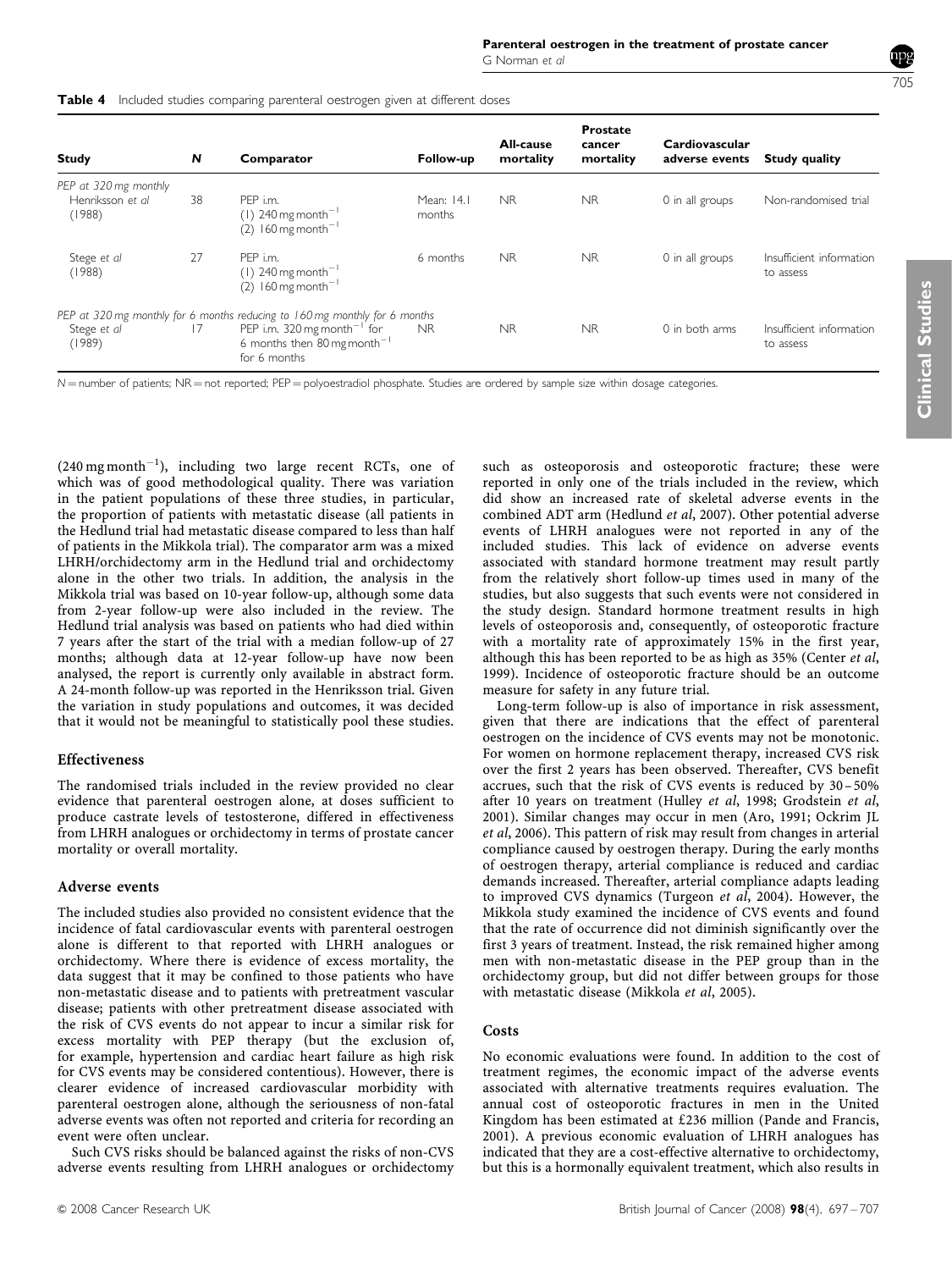<span id="page-9-0"></span>the andropause (Aronson et al, 1999). A subsequent evaluation indicated that LHRH-based therapy was more cost-effective than orchidectomy or DES if initiated only after development of metastases (Bayoumi et al, 2000). One estimate suggests that hormonal therapy accounts for more than two-thirds of the total cost of prostate cancer, approximately  $£63.1$  million for patients diagnosed during 2001 – 2002 in the United Kingdom ([Sangar](#page-10-0) et al, [2005\)](#page-10-0). These costs increase substantially with the addition of antiandrogens or bisphosphonates. In contrast, oestrogen patches cost approximately one-tenth the price of LHRH analogues ([Ockrim J](#page-10-0) et al[, 2006\)](#page-10-0). Alternative transcutaneous administration using cream or gel is likely to be comparable in cost to that of patches.

# CONCLUSION AND FUTURE RESEARCH

Because of the paucity of good quality evidence, it is not possible to draw any clear conclusion on the effectiveness and safety of parenteral oestrogen compared with other hormone therapy. The results of this systematic review provide no evidence to suggest that parenteral oestrogen, in doses sufficient to produce castrate levels of

# **REFERENCES**

- Abel P. PATCH: a randomised controlled trial of transcutaneous oestrogen patches versus LHRH analogues in prostate cancer, Vol 2007. National Research Register (ongoing)
- Andersson L, Berlin T, Boman J, Collste L, Edsmyr F, Esposti PL, Gustafsson H, Hedlund PO, Hultgren L, Leander G, Nordle O, Norlen H, Tillegard P (1980) Estramustine versus conventional estrogenic hormones in the initial treatment of highly or moderately differentiated prostatic carcinoma. A randomized study. Scand J Urol Nephrol 55(Suppl): 143 – 145
- Aro J (1991) Cardiovascular and all-cause mortality in prostatic cancer patients treated with estrogens or orchiectomy as compared to the standard population. Prostate 18: 131 – 137
- Aro J, Haapiainen R, Kajanti M, Rannikko S, Alfthan O (1988) Comparison of endocrine and radiation therapy in locally advanced prostatic cancer. Eur Urol 15: 182 – 186
- Aro JL, Haapiainen RK, Rannikko SA, Alfthan OS (1989) High dose polyoestradiol phosphate with and without acetosalicylic acid versus orchiectomy in the treatment of prostatic cancer. Finnprostate Group. Br J Urol 63: 512 – 514
- Aro J, Ruutu M, Juusela H, Hansson E, Permi J (1993) Polyestradiol phosphate (160 mg/month) or LHRH analog (buserelin depot) in the treatment of locally advanced or metastasized prostatic cancer. Ann Chir Gynaecol 82(Suppl 206): 5–8
- Aronson N, Seidenfeld J, Samson DJ, Albertson PC, Bayoumi AM, Bennett C, Brown A (1999) Relative Effectiveness and Cost-effectiveness of methods of Androgen Suppression in the Treatment of Advanced Prostate Cancer. Vol 4. Evidence Report/Technology Assessment. Rockville, MD: Agency for Health Care Policy and Research
- Bayoumi AM, Brown AD, Garber AM (2000) Cost-effectiveness of androgen suppression therapies in advanced prostate cancer. J Natl Cancer Inst 92: 1731 – 1739
- Bishop MC, Lemberger RJ, Selby C, Lawrence WT (1989) Oestrogen dosage in prostatic cancer: the threshold effect? Br J Urol 64: 290-296<br>Byar DP (1973) The Veterans' Administration Coo
- (1973) The Veterans' Administration Cooperative Urological Research Group's study of cancer of the prostate. Cancer 32: 1126 – 1130
- Cancer Research UK (2007) UK prostate cancer statistics. London: Cancer Research UK (cited 22 January 2008). Available at: [http://info.](http://info.cancerresearchuk.org/cancerstatus/types/prostrate) [cancerresearchuk.org/cancerstats/types/prostate/](http://info.cancerresearchuk.org/cancerstatus/types/prostrate)
- Center JR, Nguyen TV, Schneider D, Sambrook PN, Eisman JA (1999) Mortality after all major types of osteoporotic fracture in men and women: an observational study. Lancet 353: 878 – 882
- Daehlin L, Damber JE, Von Schoultz B, Bergman B (1986) The oestrogenic effects of ethinyl oestradiol/polyoestradiol phosphate and estramustine phosphate in patients with prostatic carcinoma. A comparative study of oestrogen sensitive liver proteins, gonadotrophins and prolactin. Br J Urol 58: 412 – 416

testosterone, is less effective than LHRH or orchidectomy in controlling prostate cancer, or that it is associated with an increase in cardiovascular mortality. There is, therefore, a need for further research into the use of parenteral oestrogen as an alternative to existing hormone treatments for prostate cancer, which are associated with a number of side effects and high costs. Evaluation of parenteral oestrogen, involving direct comparison of the adverse event profile with that of LHRH analogues including, but not limited to, osteoporotic events, is needed. Particular attention should be paid to the issue of clearly defining and accurately assessing cardiovascular morbidity as well as mortality, especially in relation to a patient's existing cardiovascular disease status, particularly their history of vascular disease, and the metastatic status of their prostatic cancer. Patients' acceptability and quality of life issues should also be examined, along with a full economic evaluation. A pilot RCT of transcutaneous oestrogen patches vs LHRH analogues in prostate cancer is currently underway (Abel, ongoing). The primary objective of this study is to confirm that oestrogen patches are a safe and efficacious therapy for patients with locally advanced and metastatic prostate cancer.

- D'Amico AV, Denham JW, Crook J, Chen M-H, Goldhaber SZ, Lamb DS, Joseph D, Tai K-H, Malone S, Ludgate C, Steigler A, Kantoff PW (2007) Influence of androgen suppression therapy for prostate cancer on the frequency and timing of fatal myocardial infarctions. J Clin Oncol 25: 2420 – 2425
- Dean ME, Norman G, Hodges Z, Ritchie G, Light K, Eastwood A, Langley R, Sydes M, Parmar M, Abel P (2006) Parenteral Oestrogens for Prostate Cancer: A Systematic Review of Clinical Effectiveness and Dose Response. York: Centre for Reviews and Dissemination, University of York
- Grodstein F, Manson JE, Stampfer MJ (2001) Postmenopausal hormone use and secondary prevention of coronary events in the nurses' health study. A prospective, observational study. Ann Intern Med 135: 1–8
- Haapiainen R, Rannikko S, Alfthan O (1986) Comparison of primary orchiectomy with oestrogen therapy in advanced prostatic cancer. A 2-year follow-up report of a national, prospective prostatic cancer study. Br J Urol 58: 528 – 533
- Haapiainen R, Rannikko S, Alfthan O (1990) Comparison of primary orchiectomy and polyoestradiol phosphate in the treatment of advanced prostatic cancer. Finnprostate Group. Br J Urol 66: 94 – 97
- Haapiainen R, Rannikko S, Ruutu M, Ala-Opas M, Hansson E, Juusela H, Permi J, Saarialho M, Viitanen J, Alfthan O (1991) Orchiectomy versus oestrogen in the treatment of advanced prostatic cancer. Br J Urol 67: 184 – 187
- Hedlund PO, Ala-Opas M, Brekkan E, Damber JE, Damber L, Hagerman I, Haukaas S, Henriksson P, Iversen P, Pousette A, Rasmussen F, Salo J, Vaage S, Varenhorst E, Scandinavian Prostatic Cancer Group (2002) Parenteral estrogen versus combined androgen deprivation in the treatment of metastatic prostatic cancer. Scandinavian Prostatic Cancer Group (SPCG) Study no. 5. Scand J Urol Nephrol 36: 405 – 413
- Hedlund PO, Mikkelsen I, Hahne B, Kihl B (2007) Parenteral estrogen vs. combined androgen deprivation in the treatment of metastatic prostate cancer. The final evaluation of the SPCG study. [abstract]. Scand J Urol Nephrol 41(Suppl 217): Abstract
- Henriksson P, Carlstrom K, Pousette A, Gunnarsson PO, Johansson CJ, Eriksson B, Altersgard-Brorsson AK, Nordle O, Stege R (1999) Time for revival of estrogens in the treatment of advanced prostatic carcinoma? Pharmacokinetics, and endocrine and clinical effects, of a parenteral estrogen regimen. Prostate 40: 76 – 82
- Henriksson P, Edhag O (1986) Orchidectomy versus oestrogen for prostatic cancer: cardiovascular effects. BMJ 293: 413 – 415
- Henriksson P, Eriksson A, Stege R, Collste L, Pousette A, von Schoultz B, Carlstrom K (1988) Cardiovascular follow-up of patients with prostatic cancer treated with single-drug polyestradiol phosphate. Prostate 13: 257 – 261
- Henriksson P, Johansson SE (1987) Prediction of cardiovascular complications in patients with prostatic cancer treated with estrogen. Am J Epidemiol 125: 970 – 978